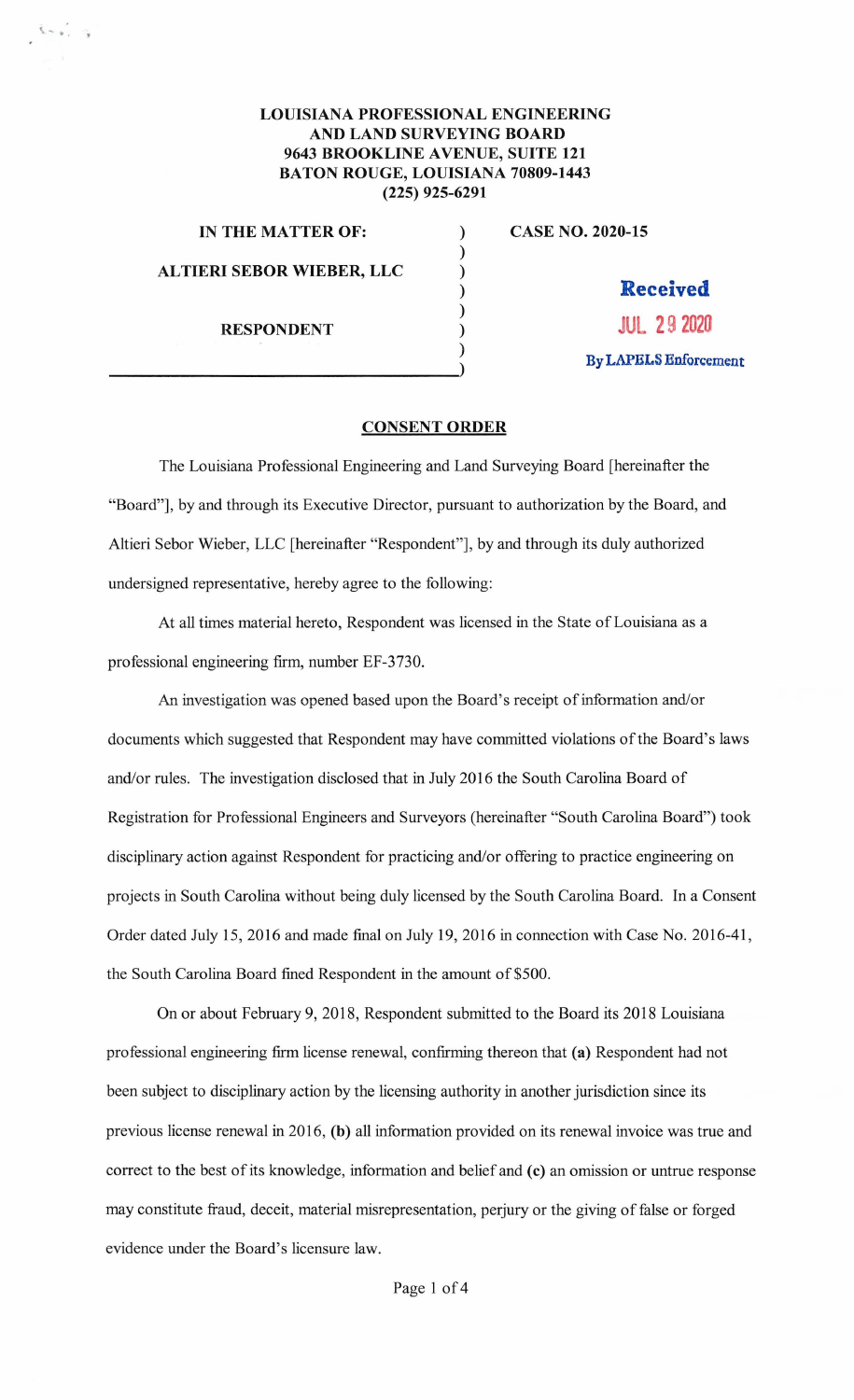La. R.S. 37:698(A)(l) prohibits licensees from committing any fraud, deceit, material misstatement or perjury, or the giving of any false or forged evidence, in applying for a renewal license with the Board. La. R.S. 37:698(H) permits the Board to take disciplinary action against persons who violate La. R.S.  $37:698(A)(1)$ , upon a finding of guilt following the preferral of charges, notice and hearing and a majority vote of its entire membership authorized to participate in the proceeding. La. R.S. 37:698(A)(l) and La. R.S. 37:698(H) were in effect at all times material hereto.

 $\frac{1}{\sqrt{2}}$  .

It is undisputed that **(a)** at all times material hereto Respondent was licensed in Louisiana as a professional engineering firm, **(b)** in July 2016 Respondent was subject to disciplinary action by the licensing authority in another jurisdiction and **(c)** on or about February 9, 2018 Respondent falsely stated on its Louisiana professional engineering firm license renewal that it had not been subject to disciplinary action by the licensing authority in another jurisdiction since its previous license renewal in 2016.

By letter dated July 21, 2020 the Board gave notice to Respondent that it was considering the preferral of charges against Respondent on the grounds that Respondent may have violated La. R.S. 37:698(A)(1), relative to fraud, deceit, material misstatement or perjury, or the giving of any false or forged evidence, in applying for a renewal license with the Board.

Wishing to dispense with the need for further disciplinary action and to conclude the instant proceeding without further delay and expense, for the purpose of this proceeding only, Respondent and the Board do hereby enter into this Consent Order, in which Respondent of its own free will consents to the issuance of a Consent Order by the Board, wherein Respondent agrees to **(a)** pay a fine of One Thousand and No/100 (\$1,000.00) Dollars, **(b)** pay administrative costs of One Hundred Seventy-Eight and 27/100 (\$178.27) Dollars, **(c)** have each of its supervising professionals successfully complete the Board's online Louisiana Laws and Rules Quiz, **(d)** have each of its supervising professionals successfully complete the Board's online Louisiana Professionalism and Ethics Quiz, **(e)** the immediate suspension of its Louisiana professional engineering firm license if it fails to comply with any portion of this Consent Order, with said suspension continuing until it so complies, and **(f)** the publication of this Consent Order on the Board's website and a summary of this matter in the Board's official journal, the *Louisiana*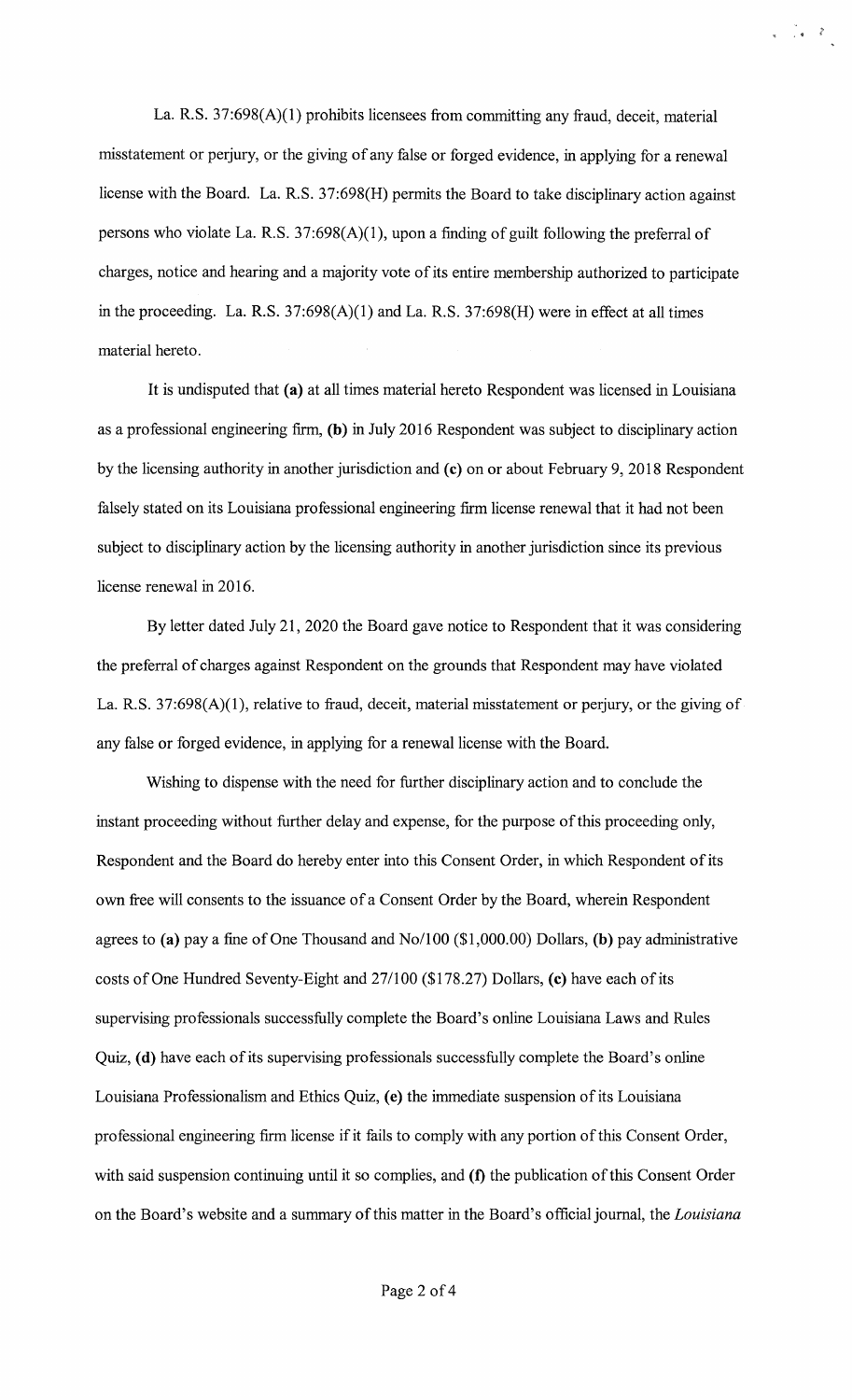*Engineer and Surveyor Journal,* and the reporting of this matter to the National Council of Examiners for Engineering and Surveying (NCEES), identifying Respondent by name.

 $\label{eq:1} \begin{array}{l} \hat{\mathbf{w}}_{\mathbf{w}} = \hat{\mathbf{w}}_{\mathbf{w}}^{\mathbf{w}} = \hat{\mathbf{w}}_{\mathbf{w}}^{\mathbf{w}} \end{array}$ 

Respondent admits that its conduct as set forth above constitutes violations of the above referenced laws and/or rules as stated herein. Respondent acknowledges awareness of said laws and/or rules and states that it will comply with all applicable laws and rules henceforth. Respondent has been advised of its right to an informal conference, to be represented by counsel before the Board and/or to appear at any hearing personally or by counsel and present witnesses and evidence in its own behalf, it hereby waives this right and its right to appeal, and it states affirmatively that it has been afforded all administrative remedies due it under the law. Respondent further acknowledges awareness of the fact that the signed original of this Consent Order will remain in the custody of the Board as a public record and will be made available for public inspection and copying upon request.

Therefore, in consideration of the foregoing and by signing this Consent Order, Respondent does hereby waive its right to an informal conference, to a hearing before the Board, to the presenting of evidence and witnesses on his behalf, to Findings of Fact and Conclusions of Law in this case, and to judicial review of this Consent Order.

Respondent hereby represents that **(a)** it fully understands the meaning and intent of this Consent Order, including but not limited to its final and binding effect, **(b)** it has voluntarily entered into this Consent Order and that no other promise or agreement of any kind has been made to or with it by any person whatsoever to cause the execution of this instrument and (c) the sanctions set forth in this Consent Order do not prevent the Board from taking further disciplinary or enforcement action against Respondent on matters not specifically addressed in this Consent Order.

WHEREFORE, the Louisiana Professional Engineering and Land Surveying Board and Respondent agree that:

1. Respondent shall pay a fine of One Thousand and No/100 (\$1,000.00) Dollars, which shall be tendered to the Board by certified check payable to the Board, due upon the signing of this Consent Order; and